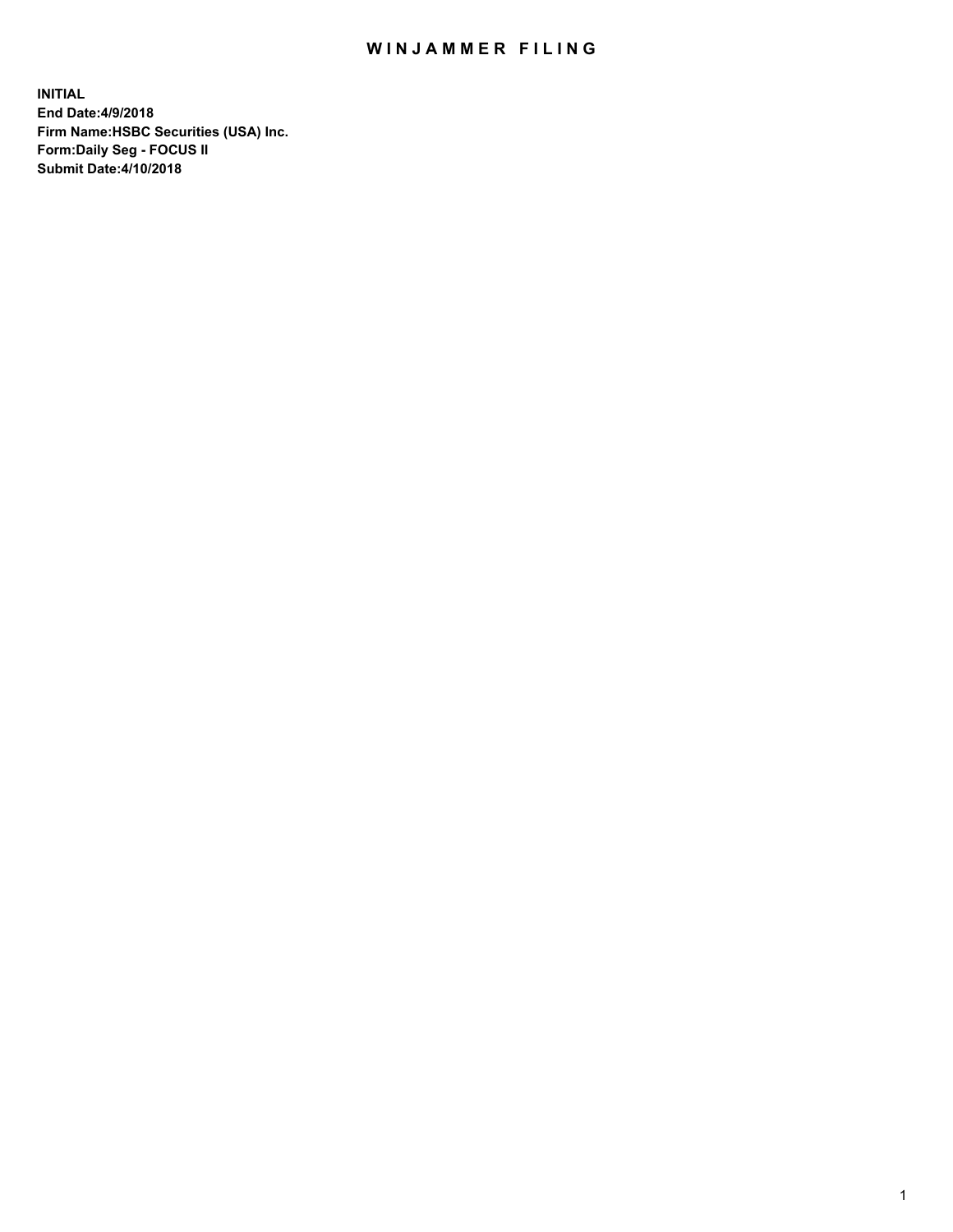## **INITIAL End Date:4/9/2018 Firm Name:HSBC Securities (USA) Inc. Form:Daily Seg - FOCUS II Submit Date:4/10/2018 Daily Segregation - Cover Page**

| Name of Company<br><b>Contact Name</b><br><b>Contact Phone Number</b><br><b>Contact Email Address</b>                                                                                                                                                                                                                          | <b>HSBC Securities (USA) Inc.</b><br>Michael vacca<br>212-525-7951<br>michael.vacca@us.hsbc.com |
|--------------------------------------------------------------------------------------------------------------------------------------------------------------------------------------------------------------------------------------------------------------------------------------------------------------------------------|-------------------------------------------------------------------------------------------------|
| FCM's Customer Segregated Funds Residual Interest Target (choose one):<br>a. Minimum dollar amount: ; or<br>b. Minimum percentage of customer segregated funds required:%; or<br>c. Dollar amount range between: and; or<br>d. Percentage range of customer segregated funds required between:% and%.                          | 147,000,000<br><u>0</u><br><u>00</u><br>00                                                      |
| FCM's Customer Secured Amount Funds Residual Interest Target (choose one):<br>a. Minimum dollar amount: ; or<br>b. Minimum percentage of customer secured funds required:%; or<br>c. Dollar amount range between: and; or<br>d. Percentage range of customer secured funds required between:% and%.                            | 25,000,000<br><u>0</u><br><u>00</u><br>00                                                       |
| FCM's Cleared Swaps Customer Collateral Residual Interest Target (choose one):<br>a. Minimum dollar amount: ; or<br>b. Minimum percentage of cleared swaps customer collateral required:% ; or<br>c. Dollar amount range between: and; or<br>d. Percentage range of cleared swaps customer collateral required between:% and%. | 95,000,000<br><u>0</u><br><u>00</u><br>0 <sub>0</sub>                                           |

Attach supporting documents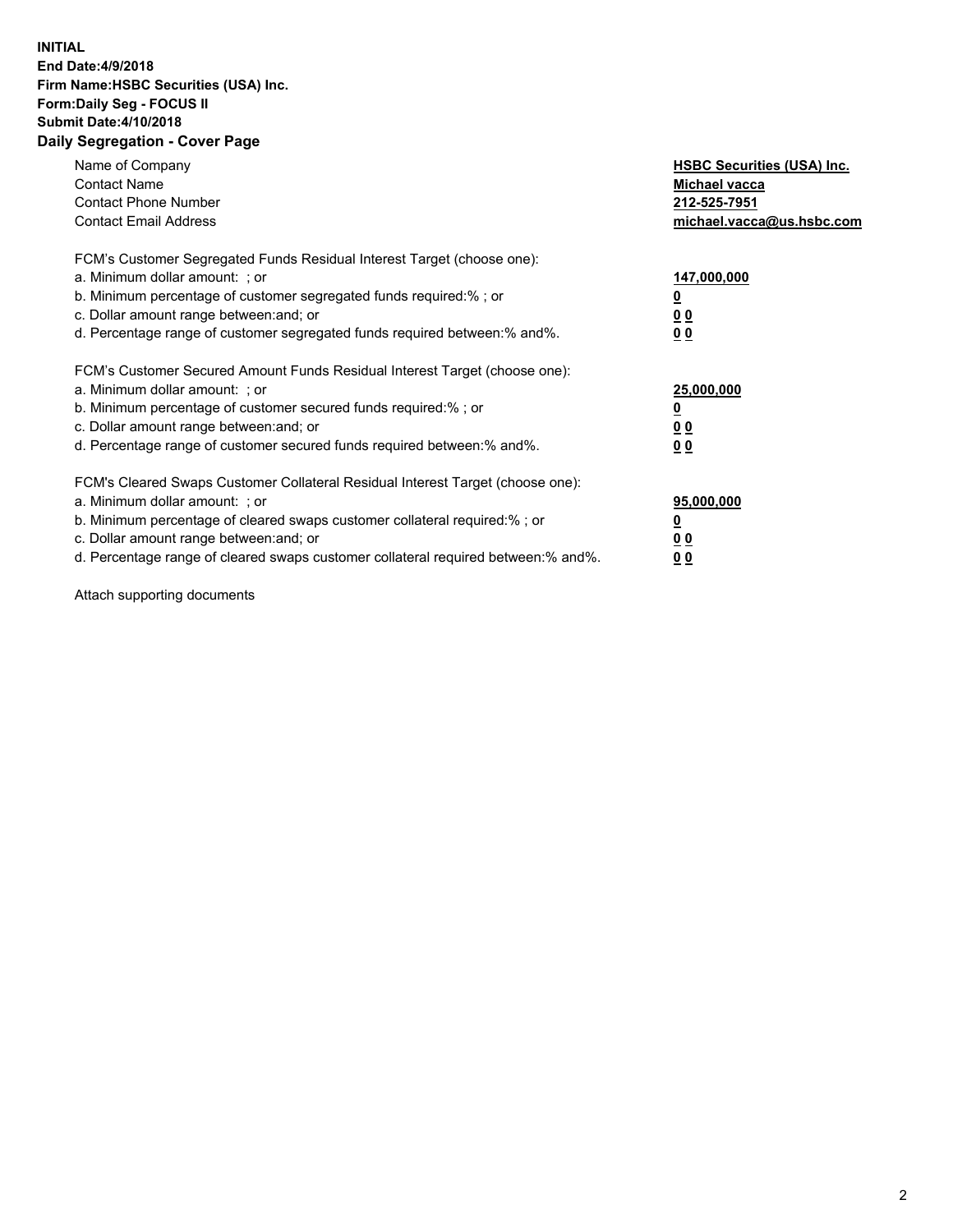**INITIAL End Date:4/9/2018 Firm Name:HSBC Securities (USA) Inc. Form:Daily Seg - FOCUS II Submit Date:4/10/2018 Daily Segregation - Secured Amounts** Foreign Futures and Foreign Options Secured Amounts Amount required to be set aside pursuant to law, rule or regulation of a foreign government or a rule of a self-regulatory organization authorized thereunder **0** [7305] 1. Net ledger balance - Foreign Futures and Foreign Option Trading - All Customers A. Cash **62,848,210** [7315] B. Securities (at market) **80,246,744** [7317] 2. Net unrealized profit (loss) in open futures contracts traded on a foreign board of trade **11,593,942** [7325] 3. Exchange traded options a. Market value of open option contracts purchased on a foreign board of trade **0** [7335] b. Market value of open contracts granted (sold) on a foreign board of trade **0** [7337] 4. Net equity (deficit) (add lines 1. 2. and 3.) **154,688,896** [7345] 5. Account liquidating to a deficit and account with a debit balances - gross amount **6,390,325** [7351] Less: amount offset by customer owned securities **-6,371,905** [7352] **18,420** [7354] 6. Amount required to be set aside as the secured amount - Net Liquidating Equity Method (add lines 4 and 5) **154,707,316** [7355] 7. Greater of amount required to be set aside pursuant to foreign jurisdiction (above) or line 6. **154,707,316** [7360] FUNDS DEPOSITED IN SEPARATE REGULATION 30.7 ACCOUNTS 1. Cash in banks A. Banks located in the United States **89,980,741** [7500] B. Other banks qualified under Regulation 30.7 **0** [7520] **89,980,741** [7530] 2. Securities A. In safekeeping with banks located in the United States **33,169,722** [7540] B. In safekeeping with other banks qualified under Regulation 30.7 **0** [7560] **33,169,722** [7570] 3. Equities with registered futures commission merchants A. Cash **0** [7580] B. Securities **0** [7590] C. Unrealized gain (loss) on open futures contracts **0** [7600] D. Value of long option contracts **0** [7610] E. Value of short option contracts **0** [7615] **0** [7620] 4. Amounts held by clearing organizations of foreign boards of trade A. Cash **0** [7640] B. Securities **0** [7650] C. Amount due to (from) clearing organization - daily variation **0** [7660] D. Value of long option contracts **0** [7670] E. Value of short option contracts **0** [7675] **0** [7680] 5. Amounts held by members of foreign boards of trade A. Cash **15,724,950** [7700] B. Securities **47,077,023** [7710] C. Unrealized gain (loss) on open futures contracts **11,593,942** [7720] D. Value of long option contracts **0** [7730] E. Value of short option contracts **0** [7735] **74,395,915** [7740] 6. Amounts with other depositories designated by a foreign board of trade **0** [7760] 7. Segregated funds on hand **0** [7765] 8. Total funds in separate section 30.7 accounts **197,546,378** [7770] 9. Excess (deficiency) Set Aside for Secured Amount (subtract line 7 Secured Statement Page 1 from Line 8) **42,839,062** [7380]

10. Management Target Amount for Excess funds in separate section 30.7 accounts **25,000,000** [7780]

11. Excess (deficiency) funds in separate 30.7 accounts over (under) Management Target **17,839,062** [7785]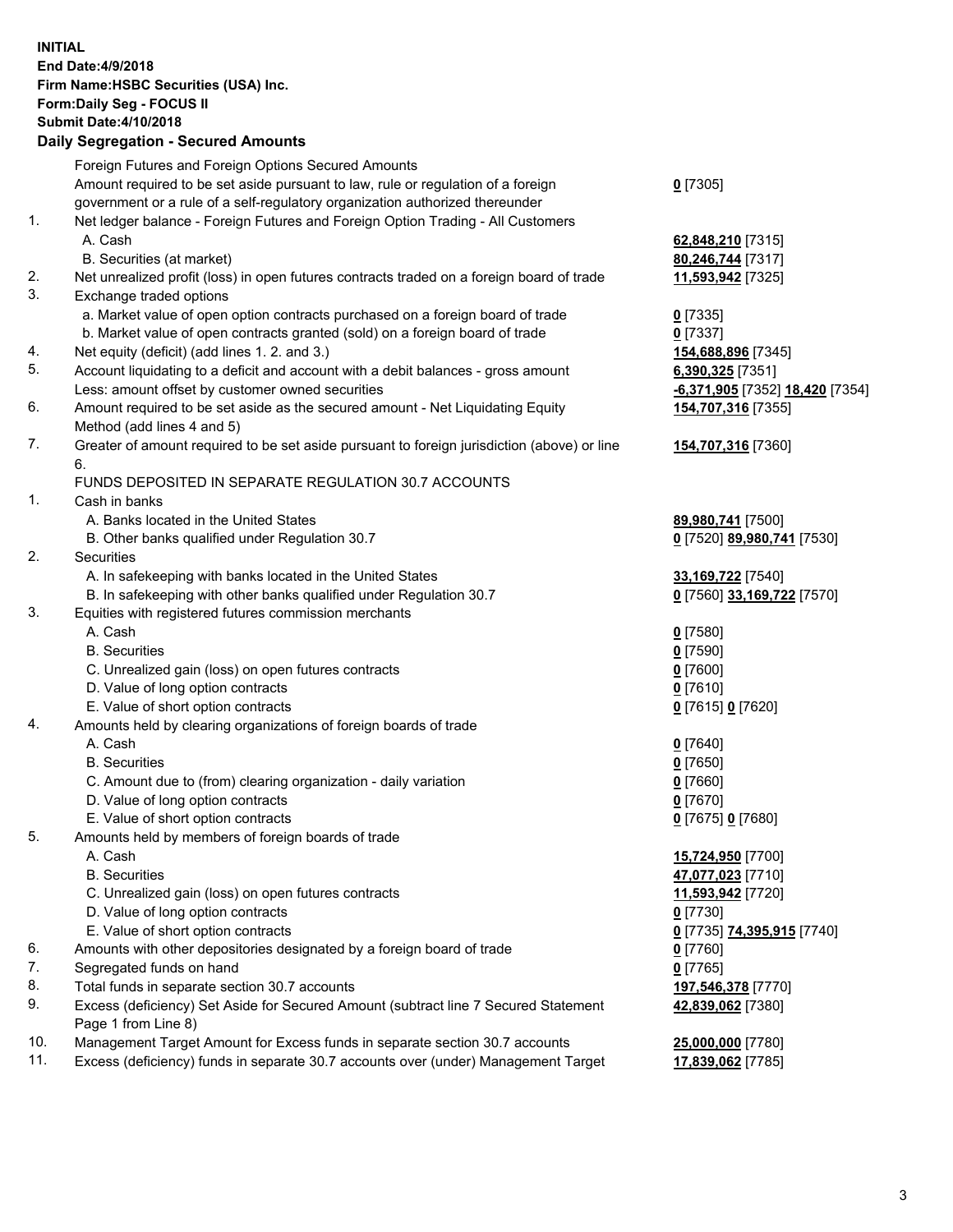|                    | <b>INITIAL</b>                                                                                             |                                          |  |  |  |  |
|--------------------|------------------------------------------------------------------------------------------------------------|------------------------------------------|--|--|--|--|
| End Date: 4/9/2018 |                                                                                                            |                                          |  |  |  |  |
|                    | Firm Name: HSBC Securities (USA) Inc.                                                                      |                                          |  |  |  |  |
|                    | Form: Daily Seg - FOCUS II                                                                                 |                                          |  |  |  |  |
|                    | <b>Submit Date: 4/10/2018</b>                                                                              |                                          |  |  |  |  |
|                    | Daily Segregation - Segregation Statement                                                                  |                                          |  |  |  |  |
|                    | SEGREGATION REQUIREMENTS(Section 4d(2) of the CEAct)                                                       |                                          |  |  |  |  |
| 1.                 | Net ledger balance                                                                                         |                                          |  |  |  |  |
|                    | A. Cash                                                                                                    | 823,813,398 [7010]                       |  |  |  |  |
|                    | B. Securities (at market)                                                                                  | 1,194,666,851 [7020]                     |  |  |  |  |
| 2.                 | Net unrealized profit (loss) in open futures contracts traded on a contract market                         | -464,230,238 [7030]                      |  |  |  |  |
| 3.                 | Exchange traded options                                                                                    |                                          |  |  |  |  |
|                    | A. Add market value of open option contracts purchased on a contract market                                | 221,532,481 [7032]                       |  |  |  |  |
|                    | B. Deduct market value of open option contracts granted (sold) on a contract market                        | -33,853,219 [7033]                       |  |  |  |  |
| 4.                 | Net equity (deficit) (add lines 1, 2 and 3)                                                                | 1,741,929,273 [7040]                     |  |  |  |  |
| 5.                 | Accounts liquidating to a deficit and accounts with                                                        |                                          |  |  |  |  |
|                    | debit balances - gross amount                                                                              | 5,593,732 [7045]                         |  |  |  |  |
|                    | Less: amount offset by customer securities                                                                 | -5,511,273 [7047] 82,459 [7050]          |  |  |  |  |
| 6.                 | Amount required to be segregated (add lines 4 and 5)                                                       | 1,742,011,732 [7060]                     |  |  |  |  |
|                    | FUNDS IN SEGREGATED ACCOUNTS                                                                               |                                          |  |  |  |  |
| 7.                 | Deposited in segregated funds bank accounts                                                                |                                          |  |  |  |  |
|                    | A. Cash                                                                                                    | 29,036,323 [7070]                        |  |  |  |  |
|                    | B. Securities representing investments of customers' funds (at market)                                     | $0$ [7080]                               |  |  |  |  |
|                    | C. Securities held for particular customers or option customers in lieu of cash (at                        | 219,147,238 [7090]                       |  |  |  |  |
|                    | market)                                                                                                    |                                          |  |  |  |  |
| 8.                 | Margins on deposit with derivatives clearing organizations of contract markets                             |                                          |  |  |  |  |
|                    | A. Cash                                                                                                    | 571,122,667 [7100]                       |  |  |  |  |
|                    | B. Securities representing investments of customers' funds (at market)                                     | $0$ [7110]                               |  |  |  |  |
|                    | C. Securities held for particular customers or option customers in lieu of cash (at                        | 926,613,658 [7120]                       |  |  |  |  |
|                    | market)                                                                                                    |                                          |  |  |  |  |
| 9.<br>10.          | Net settlement from (to) derivatives clearing organizations of contract markets<br>Exchange traded options | -88,594,081 [7130]                       |  |  |  |  |
|                    | A. Value of open long option contracts                                                                     |                                          |  |  |  |  |
|                    | B. Value of open short option contracts                                                                    | 221,532,481 [7132]<br>-33,853,219 [7133] |  |  |  |  |
| 11.                | Net equities with other FCMs                                                                               |                                          |  |  |  |  |
|                    | A. Net liquidating equity                                                                                  | 8,279,186 [7140]                         |  |  |  |  |
|                    | B. Securities representing investments of customers' funds (at market)                                     | $0$ [7160]                               |  |  |  |  |
|                    | C. Securities held for particular customers or option customers in lieu of cash (at                        | $0$ [7170]                               |  |  |  |  |
|                    | market)                                                                                                    |                                          |  |  |  |  |
| 12.                | Segregated funds on hand                                                                                   | 48,905,955 [7150]                        |  |  |  |  |
| 13.                | Total amount in segregation (add lines 7 through 12)                                                       | 1,902,190,208 [7180]                     |  |  |  |  |
| 14.                | Excess (deficiency) funds in segregation (subtract line 6 from line 13)                                    | 160,178,476 [7190]                       |  |  |  |  |
| 15.                | Management Target Amount for Excess funds in segregation                                                   | 147,000,000 [7194]                       |  |  |  |  |
| 16.                | Excess (deficiency) funds in segregation over (under) Management Target Amount                             | 13,178,476 [7198]                        |  |  |  |  |

16. Excess (deficiency) funds in segregation over (under) Management Target Amount Excess